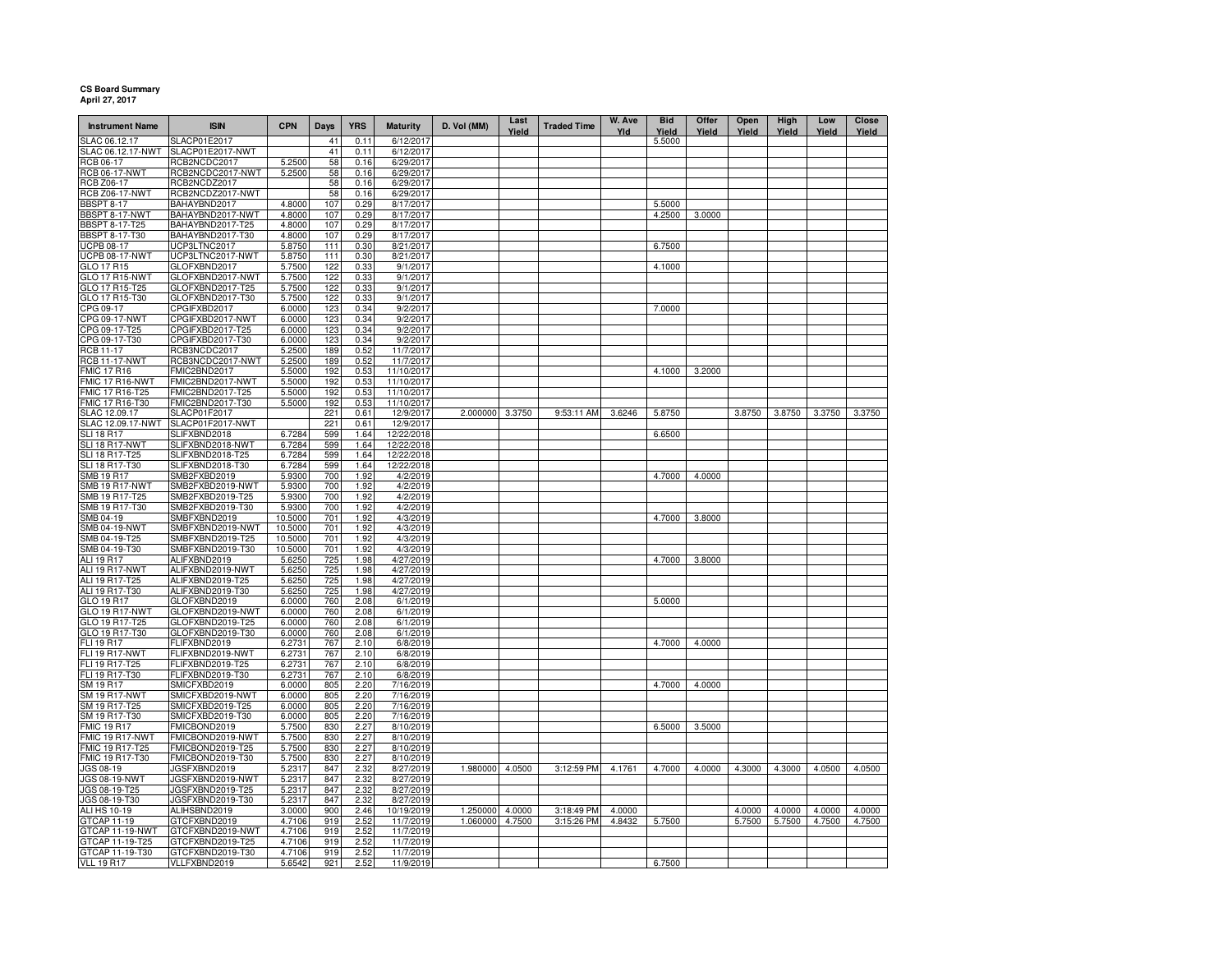| <b>Instrument Name</b>                    | <b>ISIN</b>                          | <b>CPN</b>       | Days         | <b>YRS</b>   | <b>Maturity</b>          | D. Vol (MM)      | Last<br>Yield | <b>Traded Time</b> | W. Ave<br>Yld | <b>Bid</b><br>Yield | Offer<br>Yield | Open<br>Yield | High<br>Yield | Low<br>Yield | <b>Close</b><br>Yield |
|-------------------------------------------|--------------------------------------|------------------|--------------|--------------|--------------------------|------------------|---------------|--------------------|---------------|---------------------|----------------|---------------|---------------|--------------|-----------------------|
| <b>VLL 19 R17-NWT</b>                     | VLLFXBND2019-NWT                     | 5.6542           | 921          | 2.52         | 11/9/2019                |                  |               |                    |               |                     |                |               |               |              |                       |
| VLL 19 R17-T25                            | VLLFXBND2019-T25                     | 5.6542           | 921          | 2.52         | 11/9/2019                |                  |               |                    |               |                     |                |               |               |              |                       |
| <b>VLL 19 R17-T30</b><br>GTCAP 20 R17     | VLLFXBND2019-T30<br>GTCFXBND2020     | 5.6542<br>4.8371 | 921<br>1031  | 2.52<br>2.82 | 11/9/2019<br>2/27/2020   | 15.000000 4.2500 |               | 9:37:43 AM         | 4.2500        | 4.8000              | 4.2000         | 4.2500        | 4.2500        | 4.2500       | 4.2500                |
| GTCAP 20 R17-NWT                          | GTCFXBND2020-NWT                     | 4.8371           | 1031         | 2.82         | 2/27/2020                |                  |               |                    |               |                     |                |               |               |              |                       |
| GTCAP 20 R17-T25                          | GTCFXBND2020-T25                     | 4.8371           | 1031         | 2.82         | 2/27/2020                |                  |               |                    |               |                     |                |               |               |              |                       |
| GTCAP 20 R17-T30                          | GTCFXBND2020-T30                     | 4.8371           | 1031         | 2.82         | 2/27/2020                |                  |               |                    |               |                     |                |               |               |              |                       |
| <b>SMPH 03-20</b>                         | SMPHFXBD2020                         | 5.1000           | 1034         | 2.83         | 3/1/2020                 |                  |               |                    |               | 4.7000              |                |               |               |              |                       |
| SMPH 03-20-NWT                            | SMPHFXBD2020-NWT                     | 5.1000           | 1034         | 2.83         | 3/1/2020                 |                  |               |                    |               |                     |                |               |               |              |                       |
| SMPH 03-20-T25                            | SMPHFXBD2020-T25                     | 5.1000           | 1034         | 2.83         | 3/1/2020                 |                  |               |                    |               |                     |                |               |               |              |                       |
| SMPH 03-20-T30<br>CPG 20 R18              | SMPHFXBD2020-T30<br>CPGIFXBD2020     | 5.1000<br>6.6878 | 1034<br>1035 | 2.83<br>2.83 | 3/1/2020<br>3/2/2020     |                  |               |                    |               | 7.0000              |                |               |               |              |                       |
| CPG 20 R18-NWT                            | CPGIFXBD2020-NWT                     | 6.6878           | 1035         | 2.83         | 3/2/2020                 |                  |               |                    |               |                     |                |               |               |              |                       |
| CPG 20 R18-T25                            | CPGIFXBD2020-T25                     | 6.6878           | 1035         | 2.83         | 3/2/2020                 |                  |               |                    |               |                     |                |               |               |              |                       |
| CPG 20 R18-T30                            | CPGIFXBD2020-T30                     | 6.6878           | 1035         | 2.83         | 3/2/2020                 |                  |               |                    |               |                     |                |               |               |              |                       |
| MBT 04-20                                 | MBTLTNCD2020                         | 4.0000           | 1088         | 2.98         | 4/24/2020                |                  |               |                    |               |                     |                |               |               |              |                       |
| EDC 20 R18                                | EDCFXBND2020                         | 4.1583           | 1097         | 3.00         | 5/3/2020                 |                  |               |                    |               | 6.0000              |                |               |               |              |                       |
| EDC 20 R18-NWT                            | EDCFXBND2020-NWT                     | 4.1583           | 1097         | 3.00         | 5/3/2020                 |                  |               |                    |               |                     |                |               |               |              |                       |
| EDC 20 R18-T25<br>EDC 20 R18-T30          | EDCFXBND2020-T25<br>EDCFXBND2020-T30 | 4.1583<br>4.1583 | 1097<br>1097 | 3.00<br>3.00 | 5/3/2020<br>5/3/2020     |                  |               |                    |               |                     |                |               |               |              |                       |
| PNB 06-20                                 | PNBLTNCD2020                         | 4.1250           | 1137         | 3.11         | 6/12/2020                |                  |               |                    |               |                     |                |               |               |              |                       |
| <b>RCB 06-20</b>                          | RCBLTNCD2020                         | 4.1250           | 1144         | 3.13         | 6/19/2020                |                  |               |                    |               |                     |                |               |               |              |                       |
| GLO 20 R18                                | GLOFXBND2020                         | 4.8875           | 1172         | 3.21         | 7/17/2020                | 2.000000         | 4.6770        | 9:49:27 AM         | 4.6770        | 4.8000              | 4.2500         | 4.6770        | 4.6770        | 4.6770       | 4.6770                |
| GLO 20 R18-NWT                            | GLOFXBND2020-NWT                     | 4.8875           | 1172         | 3.21         | 7/17/2020                |                  |               |                    |               |                     |                |               |               |              |                       |
| GLO 20 R18-T25                            | GLOFXBND2020-T25                     | 4.8875           | 1172         | 3.21         | 7/17/2020                |                  |               |                    |               |                     |                |               |               |              |                       |
| GLO 20 R18-T30                            | GLOFXBND2020-T30                     | 4.8875           | 1172         | 3.21         | 7/17/2020                |                  |               |                    |               |                     |                |               |               |              |                       |
| <b>SLTC 20 R18</b>                        | SLTCFXBD2020                         | 4.9925           | 1208         | 3.31         | 8/22/2020                |                  |               |                    |               | 7.2500              |                |               |               |              |                       |
| SLTC 20 R18-NWT                           | SLTCFXBD2020-NWT                     | 4.9925<br>4.9925 | 1208<br>1208 | 3.31         | 8/22/2020<br>8/22/2020   |                  |               |                    |               |                     |                |               |               |              |                       |
| <b>SLTC 20 R18-T25</b><br>SLTC 20 R18-T30 | SLTCFXBD2020-T25<br>SLTCFXBD2020-T30 | 4.9925           | 1208         | 3.31<br>3.31 | 8/22/2020                |                  |               |                    |               |                     |                |               |               |              |                       |
| BDO 10-20                                 | BDO2LTNC2020                         | 3.7500           | 1253         | 3.43         | 10/6/2020                |                  |               |                    |               | 5.2500              |                |               |               |              |                       |
| ALI 20 R19                                | ALIFXBND2020                         | 4.6250           | 1257         | 3.44         | 10/10/2020               | 15.000000 4.2500 |               | 9:45:42 AM         | 4.2500        | 4.8000              | 4.2000         | 4.2500        | 4.2500        | 4.2500       | 4.2500                |
| ALI 20 R19-NWT                            | ALIFXBND2020-NWT                     | 4.6250           | 1257         | 3.44         | 10/10/2020               |                  |               |                    |               |                     |                |               |               |              |                       |
| ALI 20 R19-T25                            | ALIFXBND2020-T25                     | 4.6250           | 1257         | 3.44         | 10/10/2020               |                  |               |                    |               |                     |                |               |               |              |                       |
| ALI 20 R19-T30                            | ALIFXBND2020-T30                     | 4.6250           | 1257         | 3.44         | 10/10/2020               |                  |               |                    |               |                     |                |               |               |              |                       |
| <b>HOUSE 10-20</b><br>HOUSE 10-20-NWT     | HOUSEFBD2020<br>HOUSEFBD2020-NWT     | 6.2080<br>6.2080 | 1263<br>1263 | 3.46<br>3.46 | 10/16/2020<br>10/16/2020 | 2.000000         | 5.9000        | 2:36:40 PM         | 5.9000        | 6.0000              | 5.0000         | 5.9000        | 5.9000        | 5.9000       | 5.9000                |
| HOUSE 10-20-T25                           | HOUSEFBD2020-T25                     | 6.2080           | 1263         | 3.46         | 10/16/2020               |                  |               |                    |               |                     |                |               |               |              |                       |
| HOUSE 10-20-T30                           | HOUSEFBD2020-T30                     | 6.2080           | 1263         | 3.46         | 10/16/2020               |                  |               |                    |               |                     |                |               |               |              |                       |
| AEV 11-20                                 | AEV2FXBD2020                         | 4.4722           | 1284         | 3.52         | 11/6/2020                | 0.950000         | 4.4000        | 10:47:19 AM        | 4.4000        | 4.7500              | 4.2000         | 4.4000        | 4.4000        | 4.4000       | 4.4000                |
| <b>AEV 11-20-NWT</b>                      | AEV2FXBD2020-NWT                     | 4.4722           | 1284         | 3.52         | 11/6/2020                |                  |               |                    |               |                     |                |               |               |              |                       |
| AEV 11-20-T25                             | AEV2FXBD2020-T25                     | 4.4722           | 1284         | 3.52         | 11/6/2020                |                  |               |                    |               |                     |                |               |               |              |                       |
| AEV 11-20-T30                             | AEV2FXBD2020-T30                     | 4.4722           | 1284         | 3.52         | 11/6/2020                |                  |               |                    |               |                     |                |               |               |              |                       |
| FLI 20 R19                                | FLIFXBND2020                         | 4.8562           | 1286         | 3.52         | 11/8/2020                |                  |               |                    |               | 4.9000              |                |               |               |              |                       |
| FLI 20 R19-NWT<br>FLI 20 R19-T25          | FLIFXBND2020-NWT<br>FLIFXBND2020-T25 | 4.8562<br>4.8562 | 1286<br>1286 | 3.52<br>3.52 | 11/8/2020<br>11/8/2020   |                  |               |                    |               |                     |                |               |               |              |                       |
| FLI 20 R19-T30                            | FLIFXBND2020-T30                     | 4.8562           | 1286         | 3.52         | 11/8/2020                |                  |               |                    |               |                     |                |               |               |              |                       |
| AEV 20 R19                                | AEVFXBND2020                         | 4.4125           | 1299         | 3.56         | 11/21/2020               |                  |               |                    |               | 4.9000              |                |               |               |              |                       |
| AEV 20 R19-NWT                            | AEVFXBND2020-NWT                     | 4.4125           | 1299         | 3.56         | 11/21/2020               |                  |               |                    |               |                     |                |               |               |              |                       |
| AEV 20 R19-T25                            | AEVFXBND2020-T25                     | 4.4125           | 1299         | 3.56         | 11/21/2020               |                  |               |                    |               |                     |                |               |               |              |                       |
| AEV 20 R19-T30                            | AEVFXBND2020-T30                     | 4.4125           | 1299         | 3.56         | 11/21/2020               |                  |               |                    |               |                     |                |               |               |              |                       |
| <b>MER 20 P19</b>                         | MERFXBND2020                         | 4.3750           | 1320         | 3.61         | 12/12/2020               |                  |               |                    |               | 4.8600              |                |               |               |              |                       |
| <b>MER 20 P19-NWT</b><br>MER 20 P19-T25   | MERFXBND2020-NWT<br>MERFXBND2020-T25 | 4.3750<br>4.3750 | 1320<br>1320 | 3.61<br>3.61 | 12/12/2020<br>12/12/2020 |                  |               |                    |               |                     |                |               |               |              |                       |
| MER 20 P19-T30                            | MERFXBND2020-T30                     | 4.3750           | 1320         | 3.61         | 12/12/2020               |                  |               |                    |               |                     |                |               |               |              |                       |
| TEL 21 R19                                | TELFXBND2021                         | 5.2250           | 1376         | 3.77         | 2/6/2021                 | 1.000000         | 5.0490        | 2:55:27 PM         | 5.0490        | 5.0500              |                | 5.0490        | 5.0490        | 5.0490       | 5.0490                |
| <b>TEL 21 R19-NWT</b>                     | TELFXBND2021-NWT                     | 5.2250           | 1376         | 3.77         | 2/6/2021                 |                  |               |                    |               |                     |                |               |               |              |                       |
| TEL 21 R19-T25                            | TELFXBND2021-T25                     | 5.2250           | 1376         | 3.77         | 2/6/2021                 |                  |               |                    |               |                     |                |               |               |              |                       |
| TEL 21 R19-T30                            | TELFXBND2021-T30                     | 5.2250           | 1376         | 3.77         | 2/6/2021                 |                  |               |                    |               |                     |                |               |               |              |                       |
| ABS 21 R19                                | ABSFXBND2021                         | 5.3350           | 1380         | 3.78         | 2/10/2021                |                  |               |                    |               | 6.5000              | 4.3000         |               |               |              |                       |
| <b>ABS 21 R19-NWT</b><br>ABS 21 R19-T25   | ABSFXBND2021-NWT<br>ABSFXBND2021-T25 | 5.3350<br>5.3350 | 1380<br>1380 | 3.78<br>3.78 | 2/10/2021<br>2/10/2021   |                  |               |                    |               |                     |                |               |               |              |                       |
| ABS 21 R19-T30                            | ABSFXBND2021-T30                     | 5.3350           | 1380         | 3.78         | 2/10/2021                |                  |               |                    |               |                     |                |               |               |              |                       |
| ROCK 21 R19                               | ROCKFXBD2021                         | 5.0932           | 1385         | 3.79         | 2/15/2021                | 15.000000 4.3000 |               | 9:45:38 AM         | 4.3000        | 5.1000              | 4.3000         | 4.3000        | 4.3000        | 4.3000       | 4.3000                |
| ROCK 21 R19-NWT                           | ROCKFXBD2021-NWT                     | 5.0932           | 1385         | 3.79         | 2/15/2021                |                  |               |                    |               |                     |                |               |               |              |                       |
| ROCK 21 R19-T25                           | ROCKFXBD2021-T25                     | 5.0932           | 1385         | 3.79         | 2/15/2021                |                  |               |                    |               |                     |                |               |               |              |                       |
| ROCK 21 R19-T30                           | ROCKFXBD2021-T30                     | 5.0932           | 1385         | 3.79         | 2/15/2021                |                  |               |                    |               |                     |                |               |               |              |                       |
| SMPH 02-21                                | SMPH2FBD2021                         | 4.5095           | 1395         | 3.82         | 2/25/2021                | 11.200000 4.9000 |               | 2:44:05 PM         | 4.9000        | 4.9000              | 4.3000         | 4.9000        | 4.9000        | 4.9000       | 4.9000                |
| SMPH 02-21-NWT                            | SMPH2FBD2021-NWT                     | 4.5095           | 1395         | 3.82         | 2/25/2021                |                  |               |                    |               |                     |                |               |               |              |                       |
| SMPH 02-21-T25<br>SMPH 02-21-T30          | SMPH2FBD2021-T25<br>SMPH2FBD2021-T30 | 4.5095<br>4.5095 | 1395<br>1395 | 3.82<br>3.82 | 2/25/2021<br>2/25/2021   |                  |               |                    |               |                     |                |               |               |              |                       |
| <b>JGS 21 R19</b>                         | JGSFXBND2021                         | 5.2442           | 1397         | 3.82         | 2/27/2021                |                  |               |                    |               | 5.0000              | 4.3000         |               |               |              |                       |
| <b>JGS 21 R19-NWT</b>                     | JGSFXBND2021-NWT                     | 5.2442           | 1397         | 3.82         | 2/27/2021                |                  |               |                    |               |                     |                |               |               |              |                       |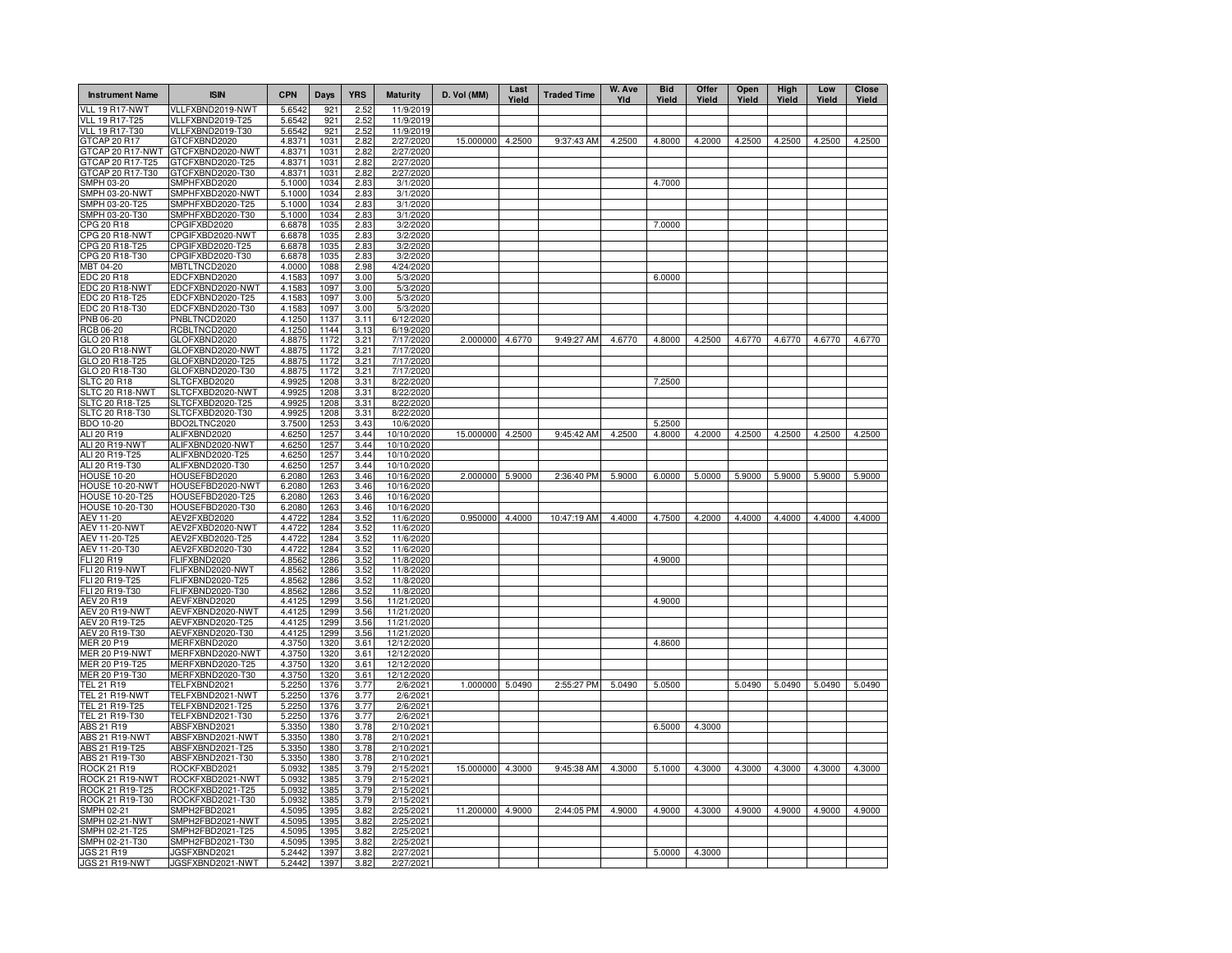| <b>Instrument Name</b>                   | <b>ISIN</b>                                           | <b>CPN</b>       | Days         | <b>YRS</b>   | <b>Maturity</b>         | D. Vol (MM)      | Last<br>Yield | <b>Traded Time</b> | W. Ave<br>Yld | <b>Bid</b><br>Yield | Offer<br>Yield | Open<br>Yield | High<br>Yield | Low<br>Yield | Close<br>Yield |
|------------------------------------------|-------------------------------------------------------|------------------|--------------|--------------|-------------------------|------------------|---------------|--------------------|---------------|---------------------|----------------|---------------|---------------|--------------|----------------|
| JGS 21 R19-T25                           | JGSFXBND2021-T25                                      | 5.2442           | 1397         | 3.82         | 2/27/2021               |                  |               |                    |               |                     |                |               |               |              |                |
| JGS 21 R19-T30                           | JGSFXBND2021-T30                                      | 5.2442           | 1397         | 3.82         | 2/27/2021               |                  |               |                    |               |                     |                |               |               |              |                |
| <b>SLI 21 R18</b>                        | SLIFXBND2021                                          | 6.7150           | 1420         | 3.89         | 3/22/2021               |                  |               |                    |               | 6.7150              |                |               |               |              |                |
| SLI 21 R18-NWT<br>SLI 21 R18-T25         | SLIFXBND2021-NWT<br>SLIFXBND2021-T25                  | 6.7150<br>6.7150 | 1420<br>1420 | 3.89<br>3.89 | 3/22/2021<br>3/22/2021  |                  |               |                    |               |                     |                |               |               |              |                |
| SLI 21 R18-T30                           | SLIFXBND2021-T30                                      | 6.7150           | 1420         | 3.89         | 3/22/2021               |                  |               |                    |               |                     |                |               |               |              |                |
| <b>MNTC 21 R19</b>                       | MNTCFXBD2021                                          | 5.0700           | 1429         | 3.91         | 3/31/2021               |                  |               |                    |               | 5.0700              |                |               |               |              |                |
| MNTC 21 R19-NWT                          | MNTCFXBD2021-NWT                                      | 5.0700           | 1429         | 3.91         | 3/31/2021               |                  |               |                    |               |                     |                |               |               |              |                |
| MNTC 21 R19-T25                          | MNTCFXBD2021-T25                                      | 5.0700           | 1429         | 3.91         | 3/31/2021               |                  |               |                    |               |                     |                |               |               |              |                |
| <b>MNTC 21 R19-T30</b>                   | MNTCFXBD2021-T30                                      | 5.0700           | 1429         | 3.91         | 3/31/2021               |                  |               |                    |               |                     |                |               |               |              |                |
| SMB 21 R19                               | SMBFXBND2021                                          | 5.5000           | 1431         | 3.92         | 4/2/2021                |                  |               |                    |               | 6.2000              | 4.3000         |               |               |              |                |
| SMB 21 R19-NWT<br>SMB 21 R19-T25         | SMBFXBND2021-NWT<br>SMBFXBND2021-T25                  | 5.5000<br>5.5000 | 1431<br>1431 | 3.92<br>3.92 | 4/2/2021<br>4/2/2021    |                  |               |                    |               |                     |                |               |               |              |                |
| SMB 21 R19-T30                           | SMBFXBND2021-T30                                      | 5.5000           | 1431         | 3.92         | 4/2/2021                |                  |               |                    |               |                     |                |               |               |              |                |
| LBP 04-21                                | BPLTNCD2021                                           | 3.7500           | 1438         | 3.94         | 4/9/2021                |                  |               |                    |               |                     |                |               |               |              |                |
| <b>VLL 21 R19</b>                        | VLLFXBND2021                                          | 5.9437           | 1468         | 4.02         | 5/9/2021                |                  |               |                    |               | 7.0000              |                |               |               |              |                |
| VLL 21 R19-NWT                           | VLLFXBND2021-NWT                                      | 5.9437           | 1468         | 4.02         | 5/9/2021                |                  |               |                    |               |                     |                |               |               |              |                |
| VLL 21 R19-T25                           | VLLFXBND2021-T25                                      | 5.9437           | 1468         | 4.02         | 5/9/2021                |                  |               |                    |               |                     |                |               |               |              |                |
| <b>VLL 21 R19-T30</b>                    | VLLFXBND2021-T30                                      | 5.9437           | 1468         | 4.02         | 5/9/2021                |                  |               |                    |               |                     |                |               |               |              |                |
| AC 05-21                                 | ACFXBOND2021                                          | 6.8000           | 1471         | 4.03         | 5/12/2021               |                  |               |                    |               | 5.0000              | 4.3000         |               |               |              |                |
| AC 05-21-NWT                             | ACFXBOND2021-NWT                                      | 6.8000           | 1471         | 4.03         | 5/12/2021               |                  |               |                    |               |                     |                |               |               |              |                |
| AC 05-21-T25<br>AC 05-21-T30             | ACFXBOND2021-T25<br>ACFXBOND2021-T30                  | 6.8000<br>6.8000 | 1471<br>1471 | 4.03<br>4.03 | 5/12/2021<br>5/12/2021  |                  |               |                    |               |                     |                |               |               |              |                |
| SM 21 R19                                | SMICFXBD2021                                          | 5.2958           | 1478         | 4.05         | 5/19/2021               | 2.150000         | 5.1600        | 3:07:52 PM         | 5.1600        | 6.0000              |                | 5.1600        | 5.1600        | 5.1600       | 5.1600         |
| <b>SM 21 R19-NWT</b>                     | SMICFXBD2021-NWT                                      | 5.2958           | 1478         | 4.05         | 5/19/2021               |                  |               |                    |               |                     |                |               |               |              |                |
| SM 21 R19-T25                            | SMICFXBD2021-T25                                      | 5.2958           | 1478         | 4.05         | 5/19/2021               |                  |               |                    |               |                     |                |               |               |              |                |
| SM 21 R19-T30                            | SMICFXBD2021-T30                                      | 5.2958           | 1478         | 4.05         | 5/19/2021               |                  |               |                    |               |                     |                |               |               |              |                |
| CHI 21 R19                               | CHIFXBND2021                                          | 5.3200           | 1496         | 4.10         | 6/6/2021                |                  |               |                    |               | 5.5000              |                |               |               |              |                |
| CHI 21 R19-NWT                           | CHIFXBND2021-NWT                                      | 5.3200           | 1496         | 4.10         | 6/6/2021                |                  |               |                    |               |                     |                |               |               |              |                |
| CHI 21 R19-T25                           | CHIFXBND2021-T25                                      | 5.3200           | 1496         | 4.10         | 6/6/2021                |                  |               |                    |               |                     |                |               |               |              |                |
| CHI 21 R19-T30                           | CHIFXBND2021-T30                                      | 5.3200           | 1496         | 4.10         | 6/6/2021                |                  |               |                    |               |                     |                |               |               |              |                |
| SMCGP 21 R19                             | SMCGPFBD2021                                          | 4.3458           | 1531         | 4.19<br>4.19 | 7/11/2021               |                  |               |                    |               | 7.0000              | 4.4000         |               |               |              |                |
| SMCGP 21 R19-T25                         | SMCGP 21 R19-NWT SMCGPFBD2021-NWT<br>SMCGPFBD2021-T25 | 4.3458<br>4.3458 | 1531<br>1531 | 4.19         | 7/11/2021<br>7/11/2021  |                  |               |                    |               |                     |                |               |               |              |                |
| SMCGP 21 R19-T30                         | SMCGPFBD2021-T30                                      | 4.3458           | 1531         | 4.19         | 7/11/2021               |                  |               |                    |               |                     |                |               |               |              |                |
| GTCAP 21 R19                             | GTCFXBND2021                                          | 5.1965           | 1558         | 4.27         | 8/7/2021                |                  |               |                    |               | 6.2500              |                |               |               |              |                |
| GTCAP 21 R19-NWT                         | GTCFXBND2021-NWT                                      | 5.1965           | 1558         | 4.27         | 8/7/2021                |                  |               |                    |               |                     |                |               |               |              |                |
| GTCAP 21 R19-T25                         | GTCFXBND2021-T25                                      | 5.1965           | 1558         | 4.27         | 8/7/2021                |                  |               |                    |               |                     |                |               |               |              |                |
| GTCAP 21 R19-T30                         | GTCFXBND2021-T30                                      | 5.1965           | 1558         | 4.27         | 8/7/2021                |                  |               |                    |               |                     |                |               |               |              |                |
| SMPH 21 R19                              | SMPHFXBD2021                                          | 5.2006           | 1583         | 4.33         | 9/1/2021                |                  |               |                    |               | 5.5000              |                |               |               |              |                |
| SMPH 21 R19-NWT                          | SMPHFXBD2021-NWT                                      | 5.2006           | 1583         | 4.33         | 9/1/2021                |                  |               |                    |               |                     |                |               |               |              |                |
| SMPH 21 R19-T25<br>SMPH 21 R19-T30       | SMPHFXBD2021-T25<br>SMPHFXBD2021-T30                  | 5.2006<br>5.2006 | 1583<br>1583 | 4.33<br>4.33 | 9/1/2021<br>9/1/2021    |                  |               |                    |               |                     |                |               |               |              |                |
| CPG 21 R20                               | CPGIFXBD2021                                          | 6.9758           | 1584         | 4.34         | 9/2/2021                |                  |               |                    |               | 7.0000              |                |               |               |              |                |
| CPG 21 R20-NWT                           | CPGIFXBD2021-NWT                                      | 6.9758           | 1584         | 4.34         | 9/2/2021                |                  |               |                    |               |                     |                |               |               |              |                |
| CPG 21 R20-T25                           | CPGIFXBD2021-T25                                      | 6.9758           | 1584         | 4.34         | 9/2/2021                |                  |               |                    |               |                     |                |               |               |              |                |
| CPG 21 R20-T30                           | CPGIFXBD2021-T30                                      | 6.9758           | 1584         | 4.34         | 9/2/2021                |                  |               |                    |               |                     |                |               |               |              |                |
| AP 21 R19                                | APCFXBND2021                                          | 5.2050           | 1592         | 4.36         | 9/10/2021               |                  |               |                    |               | 5.5000              |                |               |               |              |                |
| AP 21 R19-NWT                            | APCFXBND2021-NWT                                      | 5.2050           | 1592         | 4.36         | 9/10/2021               |                  |               |                    |               |                     |                |               |               |              |                |
| AP 21 R19-T25                            | APCFXBND2021-T25                                      | 5.2050           | 1592         | 4.36         | 9/10/2021               |                  |               |                    |               |                     |                |               |               |              |                |
| AP 21 R19-T30<br>PCOR 21 R19             | APCFXBND2021-T30<br>PCORFXBD2021                      | 5.2050<br>4.0032 | 1592<br>1639 | 4.36<br>4.49 | 9/10/2021<br>10/27/2021 | 17.540000 4.3600 |               | 3:31:01 PM         | 4.4030        | 4.4000              | 4.3000         | 4.7550        | 5.0500        | 4.3500       | 4.3600         |
| PCOR 21 R19-NWT                          | PCORFXBD2021-NWT                                      | 4.0032           | 1639         | 4.49         | 10/27/2021              |                  |               |                    |               |                     |                |               |               |              |                |
| PCOR 21 R19-T25                          | PCORFXBD2021-T25                                      | 4.0032           | 1639         | 4.49         | 10/27/2021              |                  |               |                    |               |                     |                |               |               |              |                |
| PCOR 21 R19-T30                          | PCORFXBD2021-T30                                      | 4.0032           | 1639         | 4.49         | 10/27/2021              |                  |               |                    |               |                     |                |               |               |              |                |
| MBT 11-21                                | MBTLTNCD2021                                          | 4.2500           | 1664         | 4.56         | 11/21/202               |                  |               |                    |               |                     |                |               |               |              |                |
| FLI 21 R20                               | FLIFXBND2021                                          | 5.4000           | 1677         | 4.59         | 12/4/2021               |                  |               |                    |               | 5.3000              | 4.4000         |               |               |              |                |
| <b>FLI 21 R20-NWT</b>                    | FLIFXBND2021-NWT                                      | 5.4000           | 1677         | 4.59         | 12/4/2021               |                  |               |                    |               |                     |                |               |               |              |                |
| FLI 21 R20-T25                           | FLIFXBND2021-T25                                      | 5.4000           | 1677         | 4.59         | 12/4/2021               |                  |               |                    |               |                     |                |               |               |              |                |
| FLI 21 R20-T30                           | FLIFXBND2021-T30                                      | 5.4000           | 1677         | 4.59         | 12/4/2021               |                  |               |                    |               |                     |                |               |               |              |                |
| <b>RLC 02-22</b><br><b>RLC 02-22-NWT</b> | RLCFXBND2022<br>RLCFXBND2022-NWT                      | 4.8000<br>4.8000 | 1758<br>1758 | 4.81<br>4.81 | 2/23/2022<br>2/23/2022  |                  |               |                    |               | 5.2500              | 4.5000         |               |               |              |                |
| RLC 02-22-T25                            | RLCFXBND2022-T25                                      | 4.8000           | 1758         | 4.81         | 2/23/2022               |                  |               |                    |               |                     |                |               |               |              |                |
| RLC 02-22-T30                            | RLCFXBND2022-T30                                      | 4.8000           | 1758         | 4.81         | 2/23/2022               |                  |               |                    |               |                     |                |               |               |              |                |
| <b>SMC 22 R20</b>                        | SMCFXBND2022                                          | 4.8243           | 1764         | 4.83         | 3/1/202                 |                  |               |                    |               | 5.8700              |                |               |               |              |                |
| SMC 22 R20-NWT                           | SMCFXBND2022-NWT                                      | 4.8243           | 1764         | 4.83         | 3/1/202                 |                  |               |                    |               |                     |                |               |               |              |                |
| SMC 22 R20-T25                           | SMCFXBND2022-T25                                      | 4.8243           | 1764         | 4.83         | 3/1/202                 |                  |               |                    |               |                     |                |               |               |              |                |
| SMC 22 R20-T30                           | SMCFXBND2022-T30                                      | 4.8243           | 1764         | 4.83         | 3/1/2022                |                  |               |                    |               |                     |                |               |               |              |                |
| SMB 22 R19                               | SMBFXBND2022                                          | 6.6000           | 1796         | 4.92         | 4/2/2022                |                  |               |                    |               | 5.3000              | 4.7000         |               |               |              |                |
| <b>SMB 22 R19-NWT</b>                    | SMBFXBND2022-NWT                                      | 6.6000           | 1796         | 4.92         | 4/2/2022                |                  |               |                    |               |                     |                |               |               |              |                |
| SMB 22 R19-T25<br>SMB 22 R19-T30         | SMBFXBND2022-T25<br>SMBFXBND2022-T30                  | 6.6000<br>6.6000 | 1796<br>1796 | 4.92<br>4.92 | 4/2/2022<br>4/2/2022    |                  |               |                    |               |                     |                |               |               |              |                |
| SMC 04-22 R20                            | SMC2FXBD2022                                          | 5.1923           | 1801         | 4.93         | 4/7/2022                | 48.060000 5.2385 |               | 3:57:49 PM         | 5.2415        | 5.5000              | 5.1923         | 5.2600        | 5.2601        | 5.2385       | 5.2385         |
|                                          |                                                       |                  |              |              |                         |                  |               |                    |               |                     |                |               |               |              |                |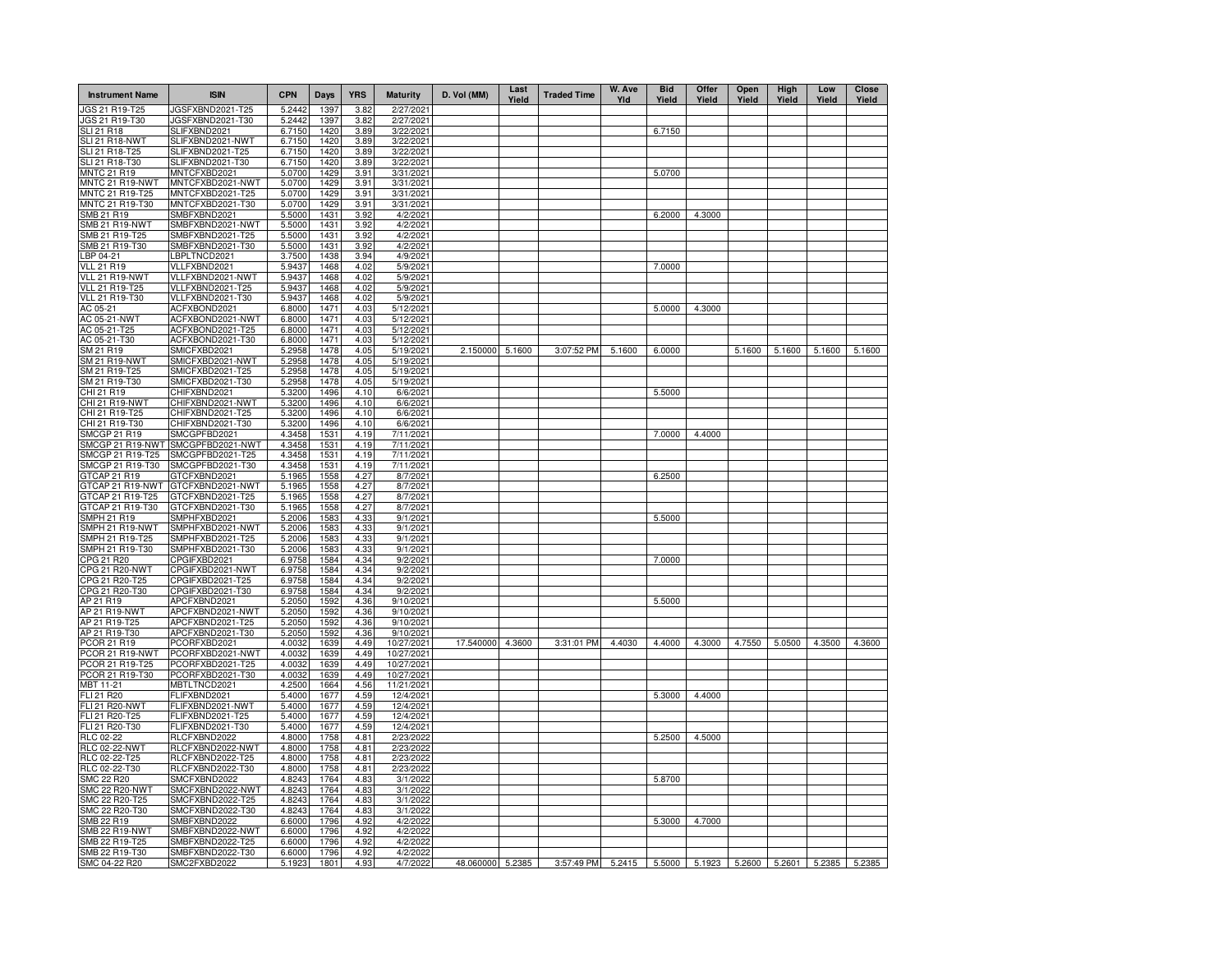| <b>Instrument Name</b>                | <b>ISIN</b>                          | <b>CPN</b>       | Days         | <b>YRS</b>   | <b>Maturity</b>        | D. Vol (MM) | Last<br>Yield | <b>Traded Time</b> | W. Ave<br>Yld | <b>Bid</b><br>Yield | Offer<br>Yield | Open<br>Yield | High<br>Yield | Low<br>Yield | <b>Close</b><br>Yield |
|---------------------------------------|--------------------------------------|------------------|--------------|--------------|------------------------|-------------|---------------|--------------------|---------------|---------------------|----------------|---------------|---------------|--------------|-----------------------|
| SMC 04-22 R20-NWT                     | SMC2FXBD2022-NWT                     | 5.1923           | 1801         | 4.93         | 4/7/2022               |             |               |                    |               |                     |                |               |               |              |                       |
| SMC 04-22 R20-T25                     | SMC2FXBD2022-T25                     | 5.1923           | 1801         | 4.93         | 4/7/2022               |             |               |                    |               |                     |                |               |               |              |                       |
| SMC 04-22 R20-T30                     | SMC2FXBD2022-T30                     | 5.1923           | 1801         | 4.93         | 4/7/2022               |             |               |                    |               |                     |                |               |               |              |                       |
| ALI 22 R19<br>ALI 22 R19-NWT          | ALIFXBND2022<br>ALIFXBND2022-NWT     | 6.0000<br>6.0000 | 1821<br>1821 | 4.99<br>4.99 | 4/27/2022<br>4/27/2022 |             |               |                    |               | 5.5000              | 4.6000         |               |               |              |                       |
| ALI 22 R19-T25                        | ALIFXBND2022-T25                     | 6.0000           | 1821         | 4.99         | 4/27/2022              |             |               |                    |               |                     |                |               |               |              |                       |
| ALI 22 R19-T30                        | ALIFXBND2022-T30                     | 6.0000           | 1821         | 4.99         | 4/27/2022              |             |               |                    |               |                     |                |               |               |              |                       |
| ALI 22 4.5                            | ALI2FXBD2022                         | 4.5000           | 1823         | 4.99         | 4/29/2022              |             |               |                    |               | 5.0000              | 4.5000         |               |               |              |                       |
| ALI 22 4.5-NWT                        | ALI2FXBD2022-NWT                     | 4.5000           | 1823         | 4.99         | 4/29/2022              |             |               |                    |               |                     |                |               |               |              |                       |
| ALI 22 4.5-T25                        | ALI2FXBD2022-T25                     | 4.5000           | 1823         | 4.99         | 4/29/2022              |             |               |                    |               |                     |                |               |               |              |                       |
| ALI 22 4.5-T30                        | ALI2FXBD2022-T30                     | 4.5000           | 1823         | 4.99         | 4/29/2022              |             |               |                    |               |                     |                |               |               |              |                       |
| PSB 04-22                             | PSBLTNCD2022                         | 3.5000           | 1824         | 4.99         | 4/30/2022              |             |               |                    |               |                     |                |               |               |              |                       |
| CHIB 05-22                            | CHIBLTNC2022                         | 3.2500           | 1842         | 5.04         | 5/18/2022              |             |               |                    |               |                     |                |               |               |              |                       |
| <b>SLTC 22 R20</b><br>SLTC 22 R20-NWT | SLTCFXBD2022<br>SLTCFXBD2022-NWT     | 5.5796           | 1846<br>1846 | 5.05<br>5.05 | 5/22/2022<br>5/22/2022 |             |               |                    |               | 5.5000              | 4.5000         |               |               |              |                       |
| SLTC 22 R20-T25                       | SLTCFXBD2022-T25                     | 5.5796<br>5.5796 | 1846         | 5.05         | 5/22/2022              |             |               |                    |               |                     |                |               |               |              |                       |
| SLTC 22 R20-T30                       | SLTCFXBD2022-T30                     | 5.5796           | 1846         | 5.05         | 5/22/2022              |             |               |                    |               |                     |                |               |               |              |                       |
| PNB 06-22                             | PNBLTNCD2022                         | 3.2500           | 1861         | 5.10         | 6/6/2022               |             |               |                    |               |                     |                |               |               |              |                       |
| <b>HOUSE 22 R20</b>                   | HOUSEFBD2022                         | 6.1310           | 1901         | 5.20         | 7/16/2022              |             |               |                    |               | 6.7500              |                |               |               |              |                       |
| HOUSE 22 R20-NWT                      | HOUSEFBD2022-NWT                     | 6.1310           | 1901         | 5.20         | 7/16/2022              |             |               |                    |               |                     |                |               |               |              |                       |
| <b>HOUSE 22 R20-T25</b>               | HOUSEFBD2022-T25                     | 6.1310           | 1901         | 5.20         | 7/16/2022              |             |               |                    |               |                     |                |               |               |              |                       |
| <b>HOUSE 22 R20-T30</b>               | HOUSEFBD2022-T30                     | 6.1310           | 1901         | 5.20         | 7/16/2022              |             |               |                    |               |                     |                |               |               |              |                       |
| SM 22 R19                             | SMICFXBD2022                         | 6.9442           | 1901         | 5.20         | 7/16/2022              |             |               |                    |               | 4.8000              | 4.6000         |               |               |              |                       |
| <b>SM 22 R19-NWT</b>                  | SMICFXBD2022-NWT                     | 6.9442           | 1901         | 5.20         | 7/16/2022              |             |               |                    |               |                     |                |               |               |              |                       |
| SM 22 R19-T25                         | SMICFXBD2022-T25                     | 6.9442           | 1901         | 5.20         | 7/16/2022              |             |               |                    |               |                     |                |               |               |              |                       |
| SM 22 R19-T30                         | SMICFXBD2022-T30                     | 6.9442           | 1901         | 5.20         | 7/16/2022              |             |               |                    |               |                     |                |               |               |              |                       |
| <b>AEV 22 R20</b>                     | AEVFXBND2022                         | 5.0056           | 1922         | 5.26         | 8/6/2022               |             |               |                    |               | 5.0500              |                |               |               |              |                       |
| AEV 22 R20-NWT<br>AEV 22 R20-T25      | AEVFXBND2022-NWT<br>AEVFXBND2022-T25 | 5.0056<br>5.0056 | 1922<br>1922 | 5.26<br>5.26 | 8/6/2022<br>8/6/2022   |             |               |                    |               |                     |                |               |               |              |                       |
| AEV 22 R20-T30                        | AEVFXBND2022-T30                     | 5.0056           | 1922         | 5.26         | 8/6/2022               |             |               |                    |               |                     |                |               |               |              |                       |
| FLI 22 R20                            | FLIFXBND2022                         | 5.3567           | 1936         | 5.30         | 8/20/2022              |             |               |                    |               | 5.0000              | 4.3000         |               |               |              |                       |
| <b>FLI 22 R20-NWT</b>                 | FLIFXBND2022-NWT                     | 5.3567           | 1936         | 5.30         | 8/20/2022              |             |               |                    |               |                     |                |               |               |              |                       |
| FLI 22 R20-T25                        | FLIFXBND2022-T25                     | 5.3567           | 1936         | 5.30         | 8/20/2022              |             |               |                    |               |                     |                |               |               |              |                       |
| FLI 22 R20-T30                        | FLIFXBND2022-T30                     | 5.3567           | 1936         | 5.30         | 8/20/2022              |             |               |                    |               |                     |                |               |               |              |                       |
| EW 09-22                              | EWBLTNCD2022                         | 4.0000           | 1968         | 5.39         | 9/21/2022              |             |               |                    |               |                     |                |               |               |              |                       |
| <b>PNB 10-22</b>                      | PNB2LTNC2022                         | 3.7500           | 2004         | 5.49         | 10/27/2022             |             |               |                    |               |                     |                |               |               |              |                       |
| GTCAP 23 R20                          | GTCFXBND2023                         | 5.0937           | 2127         | 5.82         | 2/27/2023              |             |               |                    |               | 6.0000              |                |               |               |              |                       |
| GTCAP 23 R20-NWT                      | GTCFXBND2023-NWT                     | 5.0937           | 2127         | 5.82         | 2/27/2023              |             |               |                    |               |                     |                |               |               |              |                       |
| GTCAP 23 R20-T25                      | GTCFXBND2023-T25                     | 5.0937           | 2127         | 5.82         | 2/27/2023              |             |               |                    |               |                     |                |               |               |              |                       |
| GTCAP 23 R20-T30                      | GTCFXBND2023-T30                     | 5.0937           | 2127         | 5.82         | 2/27/2023              |             |               |                    |               |                     |                |               |               |              |                       |
| EDC 23 R19<br>EDC 23 R19-NWT          | EDCFXBND2023<br>EDCFXBND2023-NWT     | 4.7312<br>4.7312 | 2192<br>2192 | 6.00<br>6.00 | 5/3/2023<br>5/3/2023   |             |               |                    |               | 5.3500              |                |               |               |              |                       |
| EDC 23 R19-T25                        | EDCFXBND2023-T25                     | 4.7312           | 2192         | 6.00         | 5/3/2023               |             |               |                    |               |                     |                |               |               |              |                       |
| EDC 23 R19-T30                        | EDCFXBND2023-T30                     | 4.7312           | 2192         | 6.00         | 5/3/2023               |             |               |                    |               |                     |                |               |               |              |                       |
| AC 23 R22                             | ACFXBOND2023                         | 3.9200           | 2257         | 6.18         | 7/7/2023               |             |               |                    |               | 5.5000              |                |               |               |              |                       |
| <b>AC 23 R22-NWT</b>                  | ACFXBOND2023-NWT                     | 3.9200           | 2257         | 6.18         | 7/7/2023               |             |               |                    |               |                     |                |               |               |              |                       |
| AC 23 R22-T25                         | ACFXBOND2023-T25                     | 3.9200           | 2257         | 6.18         | 7/7/2023               |             |               |                    |               |                     |                |               |               |              |                       |
| AC 23 R22-T30                         | ACFXBOND2023-T30                     | 3.9200           | 2257         | 6.18         | 7/7/2023               |             |               |                    |               |                     |                |               |               |              |                       |
| SMCGP 23 R21                          | SMCGPFBD2023                         | 4.7575           | 2261         | 6.19         | 7/11/2023              |             |               |                    |               | 4.0500              |                |               |               |              |                       |
| SMCGP 23 R21-NWT                      | SMCGPFBD2023-NWT                     | 4.7575           | 2261         | 6.19         | 7/11/2023              |             |               |                    |               |                     |                |               |               |              |                       |
| SMCGP 23 R21-T25                      | SMCGPFBD2023-T25                     | 4.7575           | 2261         | 6.19         | 7/11/2023              |             |               |                    |               |                     |                |               |               |              |                       |
| SMCGP 23 R21-T30                      | SMCGPFBD2023-T30                     | 4.7575           | 2261         | 6.19         | 7/11/2023              |             |               |                    |               |                     |                |               |               |              |                       |
| GLO 23 R20<br>GLO 23 R20-NWT          | GLOFXBND2023<br>GLOFXBND2023-NWT     | 5.2792<br>5.2792 | 2267<br>2267 | 6.21<br>6.21 | 7/17/2023<br>7/17/2023 |             |               |                    |               | 5.3750              |                |               |               |              |                       |
| GLO 23 R20-T25                        | GLOFXBND2023-T25                     | 5.2792           | 2267         | 6.21         | 7/17/2023              |             |               |                    |               |                     |                |               |               |              |                       |
| GLO 23 R20-T30                        | GLOFXBND2023-T30                     | 5.2792           | 2267         | 6.21         | 7/17/2023              |             |               |                    |               |                     |                |               |               |              |                       |
| MBT 09-23                             | MBTLTNCD2023                         | 3.5000           | 2331         | 6.38         | 9/19/2023              |             |               |                    |               |                     |                |               |               |              |                       |
| ALI 23 R22                            | ALIFXBND2023                         | 3.8915           | 2349         | 6.43         | 10/7/2023              |             |               |                    |               | 5.2500              |                |               |               |              |                       |
| ALI 23 R22-NWT                        | ALIFXBND2023-NWT                     | 3.8915           | 2349         | 6.43         | 10/7/2023              |             |               |                    |               |                     |                |               |               |              |                       |
| ALI 23 R22-T25                        | ALIFXBND2023-T25                     | 3.8915           | 2349         | 6.43         | 10/7/2023              |             |               |                    |               |                     |                |               |               |              |                       |
| ALI 23 R22-T30                        | ALIFXBND2023-T30                     | 3.8915           | 2349         | 6.43         | 10/7/2023              |             |               |                    |               |                     |                |               |               |              |                       |
| <b>PCOR 23 R21</b>                    | PCORFXBD2023                         | 4.5219           | 2369         | 6.49         | 10/27/2023             |             |               |                    |               | 6.0000              |                |               |               |              |                       |
| PCOR 23 R21-NWT                       | PCORFXBD2023-NWT                     | 4.5219           | 2369         | 6.49         | 10/27/2023             |             |               |                    |               |                     |                |               |               |              |                       |
| PCOR 23 R21-T25                       | PCORFXBD2023-T25                     | 4.5219           | 2369         | 6.49         | 10/27/2023             |             |               |                    |               |                     |                |               |               |              |                       |
| PCOR 23 R21-T30                       | PCORFXBD2023-T30                     | 4.5219           | 2369         | 6.49         | 10/27/2023             |             |               |                    |               |                     |                |               |               |              |                       |
| FLI 23 R20<br><b>FLI 23 R20-NWT</b>   | FLIFXBND2023<br>FLIFXBND2023-NWT     | 5.4333<br>5.4333 | 2381<br>2381 | 6.52<br>6.52 | 11/8/2023<br>11/8/2023 |             |               |                    |               | 5.5000              |                |               |               |              |                       |
| FLI 23 R20-T25                        | FLIFXBND2023-T25                     | 5.4333           | 2381         | 6.52         | 11/8/2023              |             |               |                    |               |                     |                |               |               |              |                       |
| FLI 23 R20-T30                        | FLIFXBND2023-T30                     | 5.4333           | 2381         | 6.52         | 11/8/2023              |             |               |                    |               |                     |                |               |               |              |                       |
| AEV 23 R20                            | AEVFXBND2023                         | 4.6188           | 2394         | 6.55         | 11/21/2023             |             |               |                    |               | 5.5000              |                |               |               |              |                       |
| <b>AEV 23 R20-NWT</b>                 | AEVFXBND2023-NWT                     | 4.6188           | 2394         | 6.55         | 11/21/2023             |             |               |                    |               |                     |                |               |               |              |                       |
| AEV 23 R20-T25                        | AEVFXBND2023-T25                     | 4.6188           | 2394         | 6.55         | 11/21/2023             |             |               |                    |               |                     |                |               |               |              |                       |
| AEV 23 R20-T30                        | AEVFXBND2023-T30                     | 4.6188           | 2394         | 6.55         | 11/21/2023             |             |               |                    |               |                     |                |               |               |              |                       |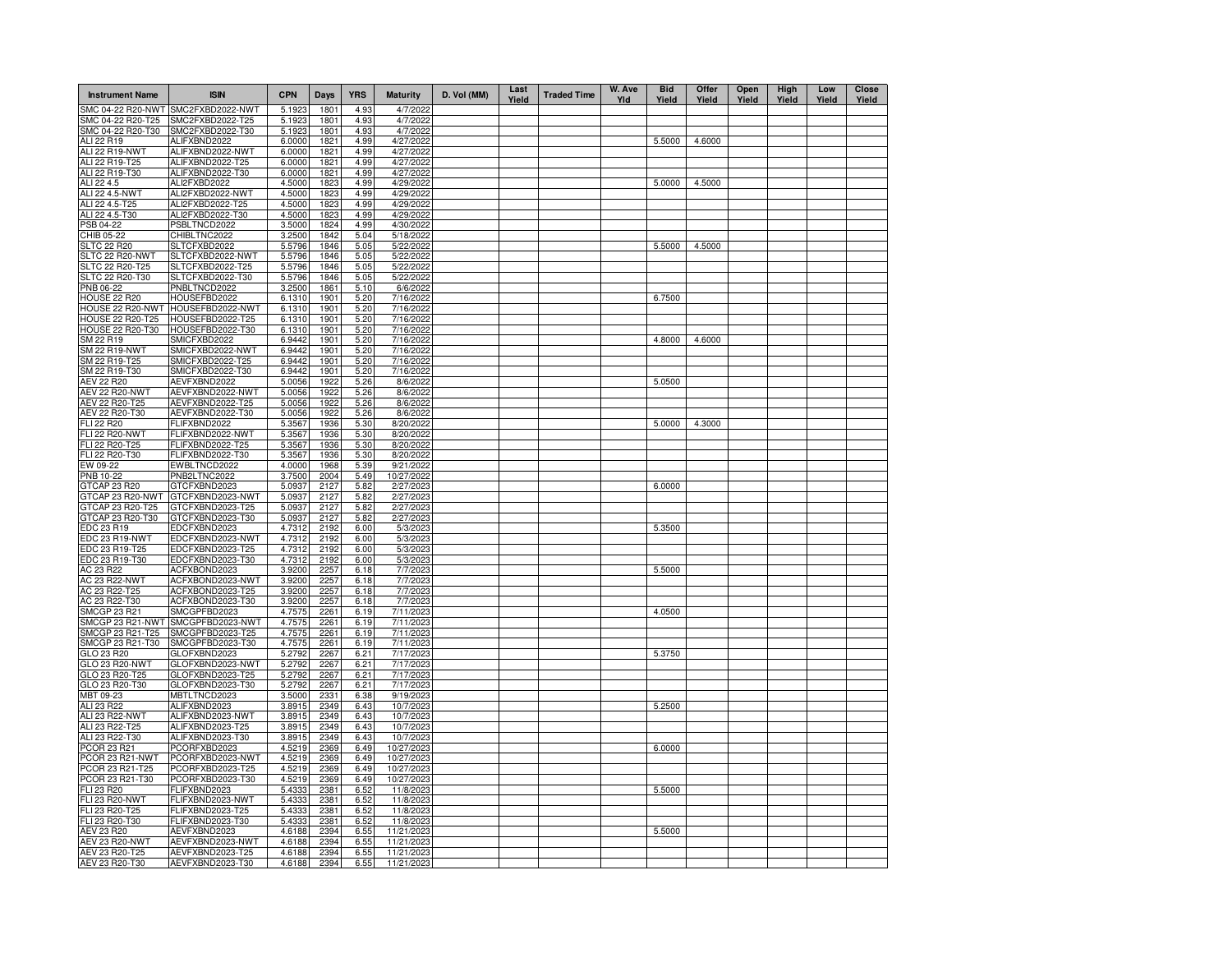| <b>Instrument Name</b>              | <b>ISIN</b>                          | <b>CPN</b>       | Days         | <b>YRS</b>   | <b>Maturity</b>        | D. Vol (MM) | Last<br>Yield | <b>Traded Time</b> | W. Ave<br>Yld | <b>Bid</b><br>Yield | Offer<br>Yield | Open<br>Yield | High<br>Yield | Low<br>Yield | Close<br>Yield |
|-------------------------------------|--------------------------------------|------------------|--------------|--------------|------------------------|-------------|---------------|--------------------|---------------|---------------------|----------------|---------------|---------------|--------------|----------------|
| SM 23 R21                           | SMICFXBD2023                         | 5.1590           | 2412         | 6.60         | 12/9/202               | 2.500000    | 5.4100        | 2:48:30 PM         | 5.4100        | 5.5000              |                | 5.4100        | 5.4100        | 5.4100       | 5.4100         |
| SM 23 R21-NWT                       | SMICFXBD2023-NWT                     | 5.1590           | 2412         | 6.60         | 12/9/202               |             |               |                    |               |                     |                |               |               |              |                |
| SM 23 R21-T25                       | SMICFXBD2023-T25                     | 5.1590           | 2412         | 6.60         | 12/9/202               |             |               |                    |               |                     |                |               |               |              |                |
| SM 23 R21-T30                       | SMICFXBD2023-T30                     | 5.1590           | 2412         | 6.60         | 12/9/2023              |             |               |                    |               |                     |                |               |               |              |                |
| FDC 24 R21                          | FDCFXBND2024                         | 6.1458           | 2458         | 6.73         | 1/24/2024              |             |               |                    |               | 5.1500              | 5.0000         |               |               |              |                |
| <b>FDC 24 R21-NWT</b>               | FDCFXBND2024-NWT                     | 6.1458           | 2458         | 6.73         | 1/24/2024              |             |               |                    |               |                     |                |               |               |              |                |
| FDC 24 R21-T25                      | FDCFXBND2024-T25                     | 6.1458           | 2458         | 6.73         | 1/24/2024              |             |               |                    |               |                     |                |               |               |              |                |
| FDC 24 R21-T30                      | FDCFXBND2024-T30                     | 6.1458           | 2458         | 6.73         | 1/24/2024              |             |               | 9:40:08 AM         |               |                     |                |               |               |              |                |
| ALI 24 R20<br><b>ALI 24 R20-NWT</b> | ALIFXBND2024<br>ALIFXBND2024-NWT     | 5.0000<br>5.0000 | 2464<br>2464 | 6.75<br>6.75 | 1/30/2024<br>1/30/2024 | 15.000000   | 4.6000        |                    | 4.6000        | 5.0000              | 4.6000         | 4.6000        | 4.6000        | 4.6000       | 4.6000         |
| ALI 24 R20-T25                      | ALIFXBND2024-T25                     | 5.0000           | 2464         | 6.75         | 1/30/2024              |             |               |                    |               |                     |                |               |               |              |                |
| ALI 24 R20-T30                      | ALIFXBND2024-T30                     | 5.0000           | 2464         | 6.75         | 1/30/2024              |             |               |                    |               |                     |                |               |               |              |                |
| <b>TEL 24 R21</b>                   | TELFXBND2024                         | 5.2813           | 2471         | 6.77         | 2/6/2024               |             |               |                    |               | 5.2500              |                |               |               |              |                |
| TEL 24 R21-NWT                      | TELFXBND2024-NWT                     | 5.2813           | 2471         | 6.77         | 2/6/2024               |             |               |                    |               |                     |                |               |               |              |                |
| TEL 24 R21-T25                      | TELFXBND2024-T25                     | 5.2813           | 2471         | 6.77         | 2/6/2024               |             |               |                    |               |                     |                |               |               |              |                |
| TEL 24 R21-T30                      | TELFXBND2024-T30                     | 5.2813           | 2471         | 6.77         | 2/6/2024               |             |               |                    |               |                     |                |               |               |              |                |
| <b>JGS 24 R20</b>                   | JGSFXBND2024                         | 5.3000           | 2492         | 6.82         | 2/27/2024              |             |               |                    |               | 5.5000              |                |               |               |              |                |
| JGS 24 R20-NWT                      | JGSFXBND2024-NWT                     | 5.3000           | 2492         | 6.82         | 2/27/2024              |             |               |                    |               |                     |                |               |               |              |                |
| JGS 24 R20-T25                      | JGSFXBND2024-T25                     | 5.3000           | 2492         | 6.82         | 2/27/2024              |             |               |                    |               |                     |                |               |               |              |                |
| JGS 24 R20-T30                      | JGSFXBND2024-T30                     | 5.3000           | 2492         | 6.82         | 2/27/2024              |             |               |                    |               |                     |                |               |               |              |                |
| SMC 24 R22                          | SMCFXBND2024                         | 5.2840           | 2495         | 6.83         | 3/1/2024               |             |               |                    |               | 6.2500              | 5.2840         |               |               |              |                |
| SMC 24 R22-NWT                      | SMCFXBND2024-NWT                     | 5.2840           | 2495         | 6.83         | 3/1/2024               |             |               |                    |               |                     | 5.2840         |               |               |              |                |
| SMC 24 R22-T25                      | SMCFXBND2024-T25                     | 5.2840           | 2495         | 6.83         | 3/1/2024               |             |               |                    |               |                     |                |               |               |              |                |
| SMC 24 R22-T30                      | SMCFXBND2024-T30                     | 5.2840           | 2495         | 6.83         | 3/1/2024               |             |               |                    |               |                     |                |               |               |              |                |
| STIESG 24 R22                       | STIGFXBD2024                         | 5.8085           | 2517         | 6.89         | 3/23/2024              |             |               |                    |               | 5.7500              |                |               |               |              |                |
| STIESG 24 R22-NWT                   | STIGFXBD2024-NWT                     | 5.8085           | 2517         | 6.89         | 3/23/2024              |             |               |                    |               |                     |                |               |               |              |                |
| STIESG 24 R22-T25                   | STIGFXBD2024-T25                     | 5.8085           | 2517         | 6.89         | 3/23/2024              |             |               |                    |               |                     |                |               |               |              |                |
| STIESG 24 R22-T30                   | STIGFXBD2024-T30                     | 5.8085           | 2517         | 6.89         | 3/23/2024              |             |               |                    |               |                     |                |               |               |              |                |
| MEG 24 R22                          | MEGFXBND2024                         | 5.3535           | 2522         | 6.90         | 3/28/2024              |             |               |                    |               | 5.2500              |                |               |               |              |                |
| <b>MEG 24 R22-NWT</b>               | MEGFXBND2024-NWT                     | 5.3535           | 252          | 6.90         | 3/28/2024              |             |               |                    |               |                     |                |               |               |              |                |
| MEG 24 R22-T25                      | MEGFXBND2024-T25                     | 5.3535           | 252          | 6.90         | 3/28/2024              |             |               |                    |               |                     |                |               |               |              |                |
| MEG 24 R22-T30                      | MEGFXBND2024-T30                     | 5.3535           | 2522         | 6.90         | 3/28/2024              |             |               |                    |               |                     |                |               |               |              |                |
| <b>MNTC 24 R21</b>                  | MNTCFXBD2024                         | 5.5000           | 2525         | 6.91         | 3/31/2024              |             |               |                    |               | 5.5000              |                |               |               |              |                |
| MNTC 24 R21-NWT<br>MNTC 24 R21-T25  | MNTCFXBD2024-NWT<br>MNTCFXBD2024-T25 | 5.5000<br>5.5000 | 2525<br>2525 | 6.91<br>6.91 | 3/31/2024<br>3/31/2024 |             |               |                    |               |                     |                |               |               |              |                |
| MNTC 24 R21-T30                     | MNTCFXBD2024-T30                     | 5.5000           | 2525         | 6.91         | 3/31/2024              |             |               |                    |               |                     |                |               |               |              |                |
| SMB 24 R21                          | SMBFXBND2024                         | 6.0000           | 2527         | 6.92         | 4/2/2024               |             |               |                    |               | 6.0000              |                |               |               |              |                |
| SMB 24 R21-NWT                      | SMBFXBND2024-NWT                     | 6.0000           | 2527         | 6.92         | 4/2/2024               |             |               |                    |               |                     |                |               |               |              |                |
| SMB 24 R21-T25                      | SMBFXBND2024-T25                     | 6.0000           | 2527         | 6.92         | 4/2/2024               |             |               |                    |               |                     |                |               |               |              |                |
| SMB 24 R21-T30                      | SMBFXBND2024-T30                     | 6.0000           | 2527         | 6.92         | 4/2/2024               |             |               |                    |               |                     |                |               |               |              |                |
| SM 24 R21                           | SMICFXBD2024                         | 5.6125           | 2574         | 7.05         | 5/19/2024              |             |               |                    |               | 5.5000              |                |               |               |              |                |
| SM 24 R21-NWT                       | SMICFXBD2024-NWT                     | 5.6125           | 2574         | 7.05         | 5/19/2024              |             |               |                    |               |                     |                |               |               |              |                |
| SM 24 R21-T25                       | SMICFXBD2024-T25                     | 5.6125           | 2574         | 7.05         | 5/19/2024              |             |               |                    |               |                     |                |               |               |              |                |
| SM 24 R21-T30                       | SMICFXBD2024-T30                     | 5.6125           | 2574         | 7.05         | 5/19/2024              |             |               |                    |               |                     |                |               |               |              |                |
| GTCAP 24 R21                        | GTCFXBND2024                         | 5.6250           | 2654         | 7.27         | 8/7/2024               |             |               |                    |               | 5.5000              |                |               |               |              |                |
| GTCAP 24 R21-NWT                    | GTCFXBND2024-NWT                     | 5.6250           | 2654         | 7.27         | 8/7/2024               |             |               |                    |               |                     |                |               |               |              |                |
| GTCAP 24 R21-T25                    | GTCFXBND2024-T25                     | 5.6250           | 2654         | 7.27         | 8/7/2024               |             |               |                    |               |                     |                |               |               |              |                |
| GTCAP 24 R21-T30                    | GTCFXBND2024-T30                     | 5.6250           | 2654         | 7.27         | 8/7/2024               |             |               |                    |               |                     |                |               |               |              |                |
| SMPH 24 R21                         | SMPHFXBD2024                         | 5.7417           | 2679         | 7.33         | 9/1/2024               |             |               |                    |               | 5.7500              |                |               |               |              |                |
| SMPH 24 R21-NWT                     | SMPHFXBD2024-NWT                     | 5.7417           | 2679         | 7.33         | 9/1/2024               |             |               |                    |               |                     |                |               |               |              |                |
| SMPH 24 R21-T25                     | SMPHFXBD2024-T25                     | 5.7417           | 2679         | 7.33         | 9/1/2024               |             |               |                    |               |                     |                |               |               |              |                |
| SMPH 24 R21-T30                     | SMPHFXBD2024-T30                     | 5.7417           | 2679         | 7.33         | 9/1/2024               |             |               |                    |               |                     |                |               |               |              |                |
| FLI 24 R21                          | FLIFXBND2024                         | 5.6389           | 2773         | 7.59         | 12/4/2024              |             |               |                    |               | 5.5000              |                |               |               |              |                |
| <b>FLI 24 R21-NWT</b>               | FLIFXBND2024-NWT                     | 5.6389           | 2773         | 7.59         | 12/4/2024              |             |               |                    |               |                     |                |               |               |              |                |
| FLI 24 R21-T25                      | FLIFXBND2024-T25                     | 5.6389           | 2773         | 7.59         | 12/4/2024              |             |               |                    |               |                     |                |               |               |              |                |
| FLI 24 R21-T30<br>AC 25 R23         | FLIFXBND2024-T30<br>ACFXBOND2025     | 5.6389<br>4.8200 | 277<br>284   | 7.59<br>7.78 | 12/4/2024<br>2/10/2025 | 1.000000    | 4.6600        | 11:46:46 AM        | 4.6600        | 5.1000              |                | 4.6600        | 4.6600        | 4.6600       | 4.6600         |
| <b>AC 25 R23-NWT</b>                | ACFXBOND2025-NWT                     | 4.8200           | 284          | 7.78         | 2/10/2025              |             |               |                    |               |                     |                |               |               |              |                |
| AC 25 R23-T25                       | ACFXBOND2025-T25                     | 4.8200           | 284          | 7.78         | 2/10/2025              |             |               |                    |               |                     |                |               |               |              |                |
| AC 25 R23-T30                       | ACFXBOND2025-T30                     | 4.8200           | 284          | 7.78         | 2/10/2025              |             |               |                    |               |                     |                |               |               |              |                |
| <b>RLC 02-25</b>                    | RLCFXBND2025                         | 4.9344           | 2854         | 7.81         | 2/23/2025              |             |               |                    |               | 6.0000              |                |               |               |              |                |
| <b>RLC 02-25-NWT</b>                | RLCFXBND2025-NWT                     | 4.9344           | 2854         | 7.81         | 2/23/2025              |             |               |                    |               |                     |                |               |               |              |                |
| RLC 02-25-T25                       | RLCFXBND2025-T25                     | 4.9344           | 2854         | 7.81         | 2/23/2025              |             |               |                    |               |                     |                |               |               |              |                |
| RLC 02-25-T30                       | RLCFXBND2025-T30                     | 4.9344           | 2854         | 7.81         | 2/23/2025              |             |               |                    |               |                     |                |               |               |              |                |
| ALI 25 R21                          | ALIFXBND2025                         | 5.6250           | 2915         | 7.98         | 4/25/2025              |             |               |                    |               | 5.5000              |                |               |               |              |                |
| ALI 25 R21-NWT                      | ALIFXBND2025-NWT                     | 5.6250           | 2915         | 7.98         | 4/25/2025              |             |               |                    |               |                     |                |               |               |              |                |
| ALI 25 R21-T25                      | ALIFXBND2025-T25                     | 5.6250           | 2915         | 7.98         | 4/25/2025              |             |               |                    |               |                     |                |               |               |              |                |
| ALI 25 R21-T30                      | ALIFXBND2025-T30                     | 5.6250           | 2915         | 7.98         | 4/25/2025              |             |               |                    |               |                     |                |               |               |              |                |
| <b>SLTC 25 R22</b>                  | SLTCFXBD2025                         | 6.4872           | 2942         | 8.05         | 5/22/2025              |             |               |                    |               | 7.5000              |                |               |               |              |                |
| <b>SLTC 25 R22-NWT</b>              | SLTCFXBD2025-NWT                     | 6.4872           | 2942         | 8.05         | 5/22/2025              |             |               |                    |               |                     |                |               |               |              |                |
| SLTC 25 R22-T25                     | SLTCFXBD2025-T25                     | 6.4872           | 2942         | 8.05         | 5/22/2025              |             |               |                    |               |                     |                |               |               |              |                |
| SLTC 25 R22-T30                     | SLTCFXBD2025-T30                     | 6.4872           | 2942         | 8.05         | 5/22/2025              |             |               |                    |               |                     |                |               |               |              |                |
| <b>HOUSE 25 R22</b>                 | HOUSEFBD2025                         | 6.8666           | 2997         | 8.21         | 7/16/2025              |             |               |                    |               | 7.1200              |                |               |               |              |                |